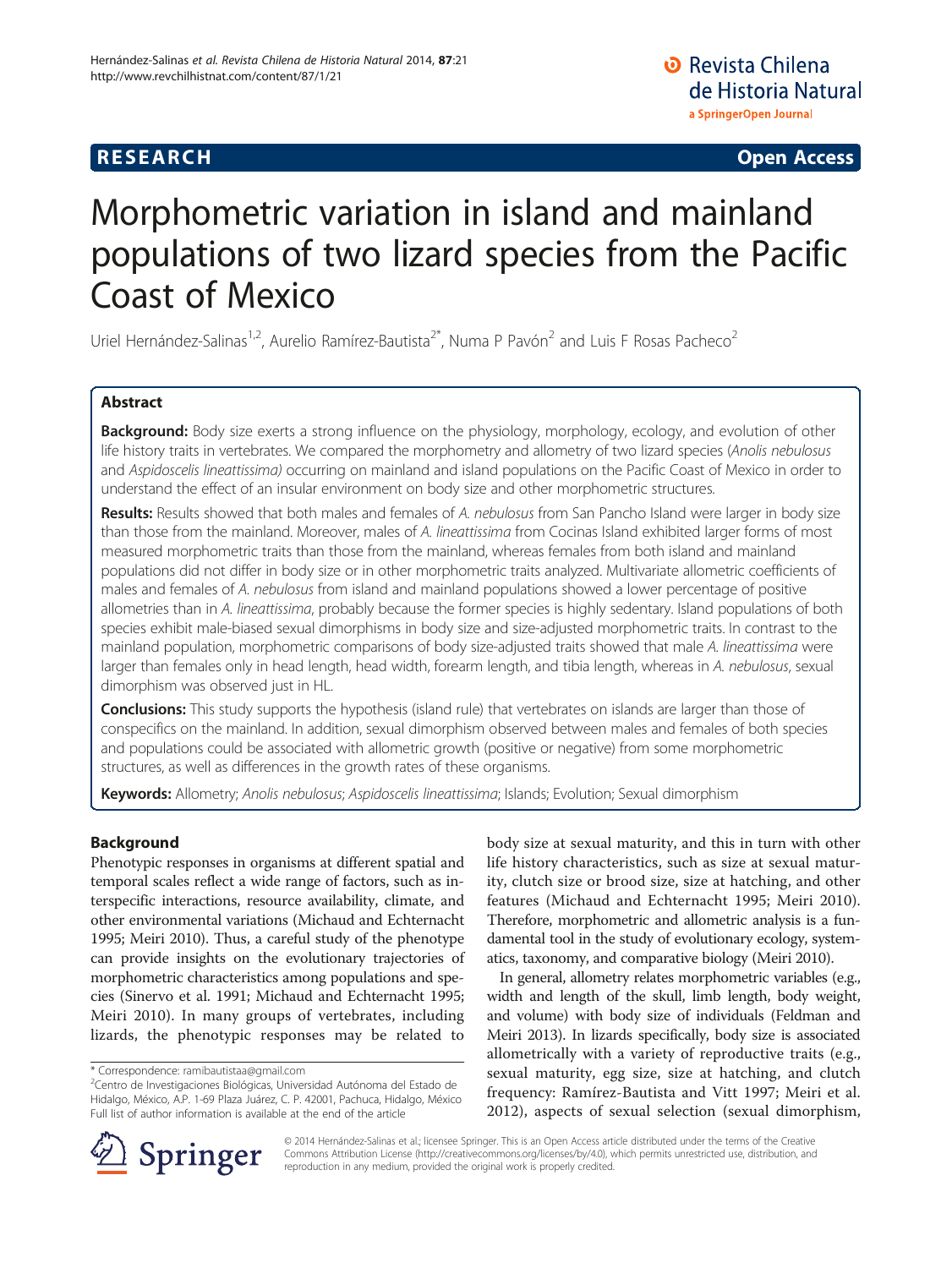territoriality; Anderson and Vitt [1990](#page-8-0)), niche divergence both between sexes of a single species and across species (Mc Arthur and Levins [1967](#page-8-0)), and foraging ecology (e.g., active vs. ambush foraging; Meiri [2010\)](#page-8-0). Variations in these characteristics have been interpreted as expressions of phenotypic plasticity or reaction norms (Stearns [1992](#page-8-0)). Thus, comparative studies among populations and species on life history characteristics have received considerable attention by evolutionary ecologists putting forward hypotheses about differences in the evolution of body size in lizards on island and mainland environments (Feldman and Meiri [2013](#page-8-0)). For example, Tinkle and Ballinger [\(1972](#page-8-0)) showed that variation in food resource availability and thermal constraint among Sceloporus undulatus populations influences growth rate, survival, age, and size at maturity in different populations. Other studies have shown that in Anolis species, allometric trajectories of the head, digital lamellae count, and other morphometric characteristics reflect sexual dimorphism between males and females and, therefore, ecological niche divergence (diet, habitat use, and microhabitat; Losos et al. [2003\)](#page-8-0). These divergences are present both among populations of the same species and across species (Andrews [1976](#page-8-0), [1979](#page-8-0)). Variation in habitat (e.g., islands vs. mainland environments) promotes variation in population body size, growth rate, age at maturity, and other characteristics of life history and ecology of lizard species (Meiri [2007](#page-8-0), [2010\)](#page-8-0). Interpretations of the functional significance of these population-specific variations facilitated the development of several hypotheses or theories collectively known as the island rule (Foster [1964\)](#page-8-0). In general, this rule predicts that patterns of allometric trajectories or scaling relationships in body proportions of species on islands are different as compared with mainland sites, and this arises due to life in an insular environment relatively poor in competitors and predators (Meiri [2010\)](#page-8-0).

Morphometric and ecological comparisons among populations, both of a single species and across multiple species, suggest that the island rule occurs in all vertebrate groups that inhabit islands with arboreal or terrestrial habits (Novosolov et al. [2013\)](#page-8-0). However, some authors note that not all groups, including at least some lizards, follow the pattern of the rule (Meiri [2007](#page-8-0), [2010](#page-8-0)). Consequently, this study is grounded on the hypothesis that populations of island environments have diverged on a large scale in shape and size, regardless of the habits (arboreal and terrestrial) of lizards. The aim of this study was to compare the morphometry and allometry of two lizard species that inhabit the same vegetation community on islands as compared with nearby mainland sites. We selected two species, the arboreal *Anolis* nebulosus and the terrestrial Aspidoscelis lineattissima, for study due to their locally high abundance and occurrence on both island and mainland environments from the Pacific Coast of Mexico. In addition, we asked the following questions: 1) Do populations on islands exhibit a larger body size than those from mainland populations? 2) Is there variation in other morphometric characteristics, within and across species between these two sites? 3) Are there differences in the expression of sexually dimorphic traits between males and females of each species between island and mainland populations?

# Methods

# Study area

Fieldwork was conducted on islands in Chamela Bay on the Mexican coast of the Pacific Ocean, as well as nearby mainland sites in the Municipality of La Huerta, Jalisco, Mexico (Comisión Nacional de Áreas Naturales Protegidas [2008](#page-8-0)). We sampled A. nebulosus on San Pancho Island (SPI; 19° 32′ 0.45″ N, 105° 05′ 2.61″ W; Figure [1](#page-2-0)) and at the Biological Field Station Chamela (BFSCH), Universidad Nacional Autónoma de México (UNAM) (19° 31′ 31.8″ N, 105° 03′ 44.5″ O; Figure [1](#page-2-0)). Studies of A. lineattissima were conducted on Cocinas Island (CI; 19° 32′ 8.07″ N, 105° 06.5′ 8.40″ O; Figure [1\)](#page-2-0) and the mainland town of Xametla (19° 32′ 5.15″ N, 105° 04′ 9.53″ O; Figure [1\)](#page-2-0).

The BFSCH population is located about 1,800 m from Chamela Bay while Xametla is located about 500 m from the coast (Figure [1](#page-2-0)). The dominant vegetation types of BFSCH are tropical dry forest, patches of deciduous forest, and desert scrub (Trejo-Vázquez [1988](#page-8-0)). In Xametla, the major vegetation types are tropical dry forest and coastal dunes (Trejo-Vázquez [1988](#page-8-0)). SPI is located 500 m from the mainland and has a total area of 2.4 ha, and its dominant vegetation types are tropical dry forest and desert scrub. CI is about 3 km from the mainland, has a total area of 26.2 ha, and is primarily covered by tropical dry forest and coastal dunes (Trejo-Vázquez [1988\)](#page-8-0).

# Fieldwork

We conducted fieldwork during each of six time periods, three during the dry season, and three during the rainy season. Each sample period lasted 16 days, with 3 to 4 days of fieldwork at each individual site. Surveys during the dry season occurred in December 2011 and March and December 2012; rainy season surveys took place in June, August, and October 2012. In order to observe the status of lizard populations, we established three study plots of 30  $\times$  60 m<sup>2</sup> at each site. Each plot was arranged parallel to others at the same site and separated from adjacent plots by 10 m. Using the mark-recapture method (Ramírez-Bautista [1995](#page-8-0)), we obtained information on body size and morphometric characteristics for individuals of both A. nebulosus and A. lineattissima. At each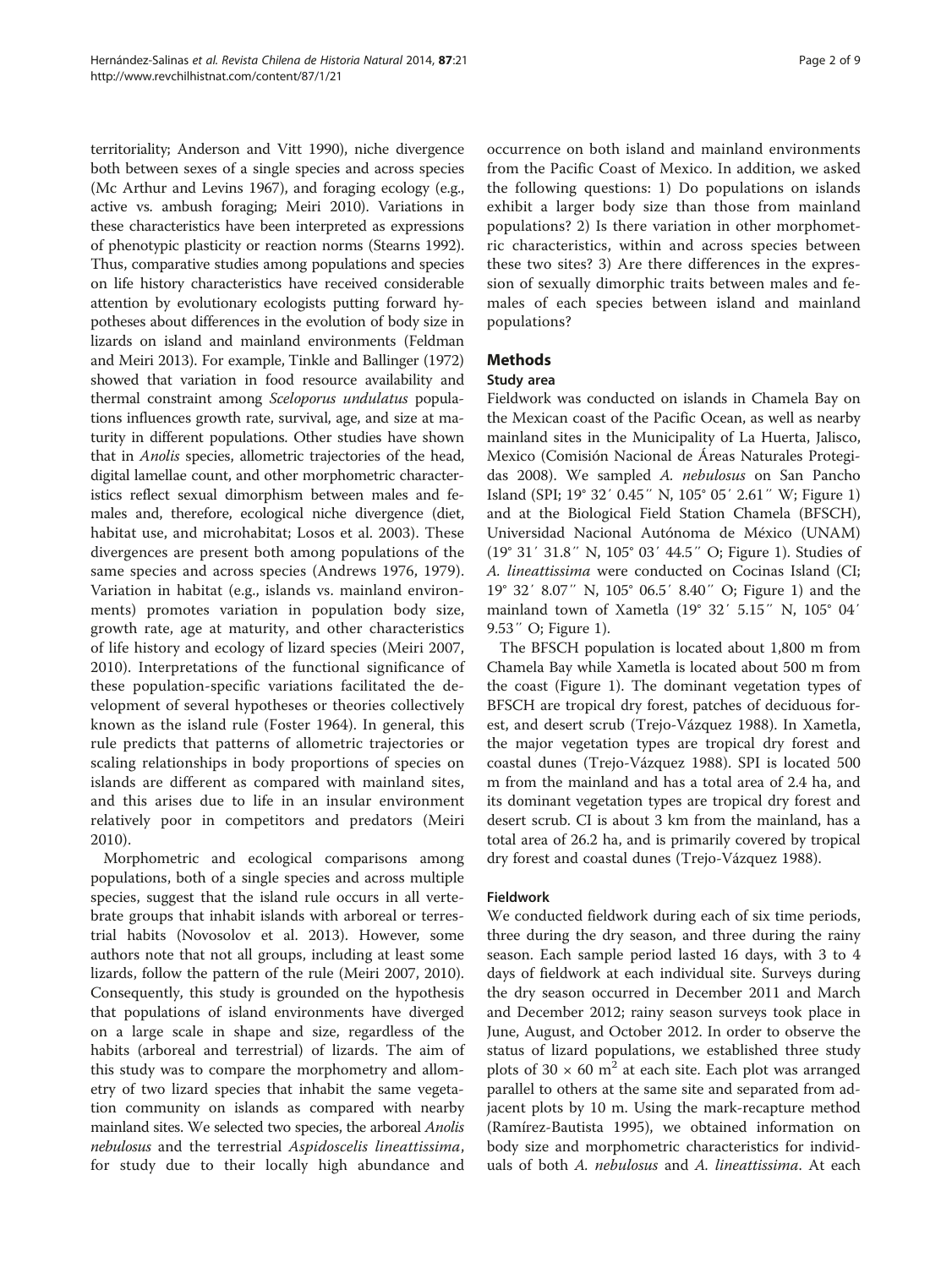<span id="page-2-0"></span>

population, we marked individuals by toe clipping technique, and the following linear measurements were recorded to ±1 mm on adult lizards in accordance with Ramírez-Bautista et al. ([2013](#page-8-0)): snout-vent length (SVL), head length (HL), head width (HW), arm length (AL), forearm length (FOL), femur length (FL), tibia length (TL), and pelvic girdle length (PGL).

# Data analysis

All morphometric comparisons between populations of each species and sex were performed only on adult lizards. Measures of body size and morphometric variables (SVL, HL, HW, AL, FOL, FL, TL, and PGL) were analyzed by sex and population (island vs. mainland); as not all morphometric variables exhibited a normal distribution (Zar [1999](#page-8-0)), we used non-parametric Mann-Whitney  $U$  tests. Furthermore, to test if sexual dimorphism exists between males and females from both populations and species, we performed a Mann-Whitney U test to compare SVL, HL, HW, AL, FOL, FL, TL, and PGL between sexes (Ramírez-Bautista and Pavón [2009](#page-8-0)).

To identify an allometric pattern in lizard form (e.g., dimensions of the head and limbs) with respect to SVL of both sexes and populations of each species, we used multivariate allometric coefficients obtained from the loadings of variance-covariance from principal component analysis (PCA). This analysis was performed as suggested by Jolicoeur [\(1963\)](#page-8-0) and Mora et al. ([2003](#page-8-0)), which is based on testing whether the variation explained by principal component 1 (PC1; SVL in this case) is greater than the other components or morphometric variables, because the analysis expresses the relationship between coefficients of each variable with respect to PC1. Depending on the value of the allometric coefficient of each combination (SVL vs. morphometric character), we determined whether there was an isometric or allometric relationship between morphometric variables and body size. Isometry was considered when the allometric coefficient represented values equal to 1, and allometry if the coefficient differed from 1, either positive (>1) or negative (<1; Huxley and Teissier [1936\)](#page-8-0). According to PCA and its variance-covariance matrix, we identified those variables that explain most of the variation in the shape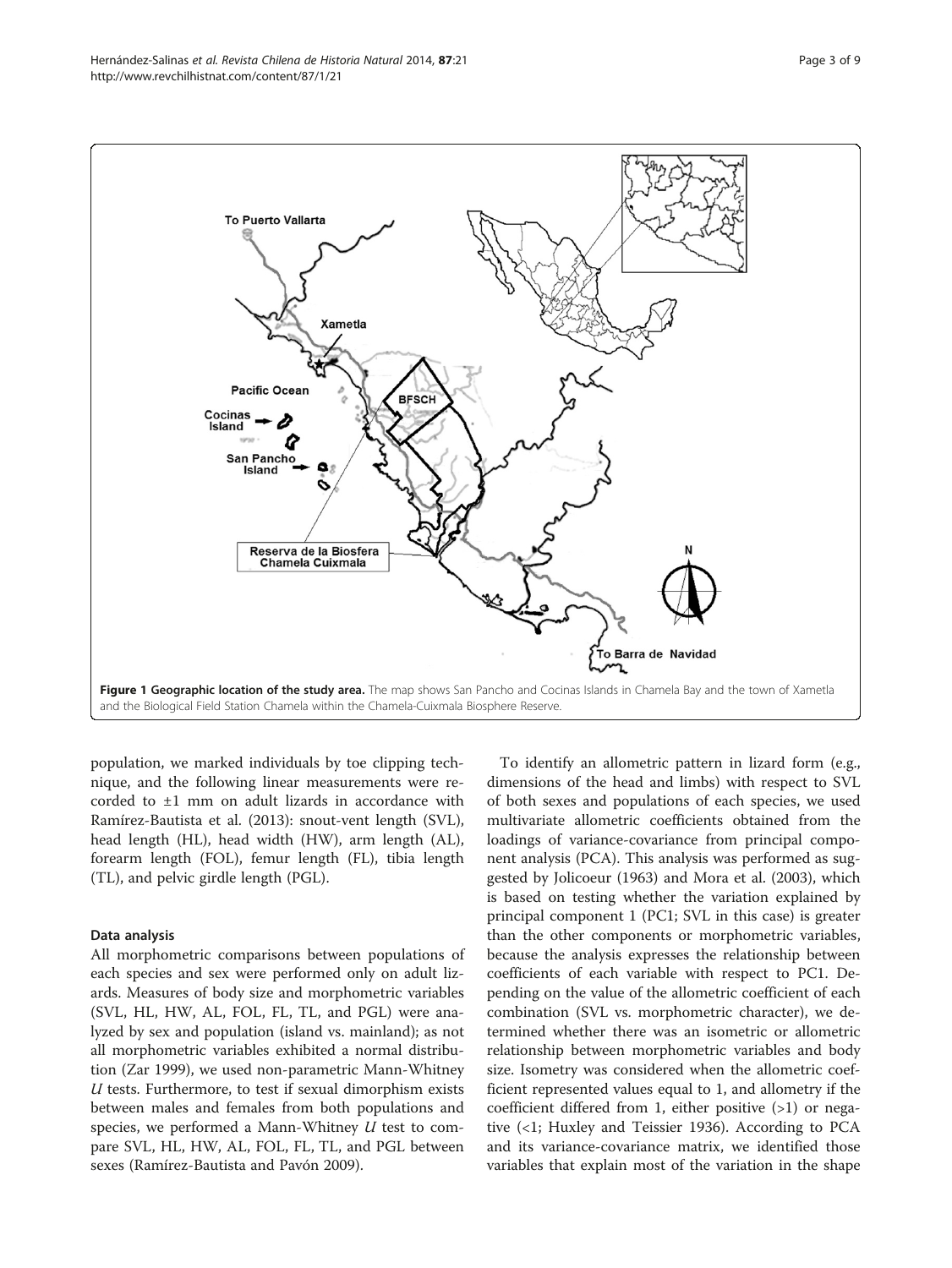(dimensions of the head and limbs) of both males and females from each species and population. We excluded the SVL of PC1 from hypothesis testing, since our goal was to isolate the overall effect of body size (SVL) and represent the components that show changes in body shape (Mora et al. [2003\)](#page-8-0), factors that should be subject to natural selection. To meet criteria of normality and homogeneity of variances prior to each analysis, all data were transformed to  $log_{10}$  to fit a normal distribution (Zar [1999\)](#page-8-0). Statistical analyses were performed using Past v. 1.81 (Hammer et al. [2008](#page-8-0)) and StatView IV (Abacus Concepts [1992](#page-8-0)). Means are given ±1 S.E. unless otherwise indicated and with a significance level of 0.05.

### Results

We measured a total of 300 adult lizard A. nebulosus, 149 from SPI population (64 females and 85 males) and 151 from the mainland (42 females and 109 males). For A. lineattissima, we measured 134 lizards, 66 from CI (30 females and 36 males) and 68 from the mainland (29 females and 39 males).

# Body size

For both males and females of A. nebulosus, the size of each morphological trait (SVL, HL, HW, AL, FOL, FL, TL, and PGL) was greater in lizards from the island population than that from the mainland (Table 1). In female A. lineattissima, all morphological characteristics were similar between populations (Table [2](#page-4-0)); however, males of this species from the island population exhibited larger morphological traits than those from the mainland for all measured morphological characteristics except FOL and TL (Table [2](#page-4-0)).

PCA confirms the pattern observed in the morphometric variation between populations of males and females of A. nebulosus and A. lineattissima (Figures [2](#page-4-0) and [3](#page-5-0)). In males of A. nebulosus from both SPI and BFSCH populations, PC1 and PC2 explained 85.0% and 5.55%, respectively, of the variation. Both components indicate that HL, AL, FOL, FL, TL, and PGL are highly correlated variables that provide the most morphometric variation (Table [3](#page-5-0)). For females, PC1 and PC2 explained 54.7% and 11.9% of the variation, respectively, and revealed that between populations, AL, FL, TL, FOL and PGL explain this variation (Table [3\)](#page-5-0). These patterns are shown in Figure [2](#page-4-0), in which males and females from SPI are distributed primarily on the right where the highest values for each component are located, and those from the mainland on the left.

For males of A. lineattissima from both CI and Xametla, PC1 and PC2 explain 76.0% and 7.54% of the variation, respectively; HW, AL, FL, TL, and PGL showed the greatest morphometric variation between populations. In contrast, for female A. lineattissima, PC1 and PC2 explained 57.5% and 17.5% of the total variation, respectively; this variation was explained only by AL, FOL, FL, TL and PGL (Table [3](#page-5-0)). Morphometric variation observed in both males and females of A. lineattissima from both populations is represented in Figure [3](#page-5-0). Males from CI are clustered to the right of both components, whereas males from the mainland (Xametla) are clustered to the left, indicating that males with smaller morphometric dimensions correspond to those from the mainland population. For females from both populations, overlapping is extensive, indicating little morphometric difference.

# Allometry

There are a greater number of negative allometries for A. nebulosus than for A. lineattissima (Table [4](#page-6-0)). Multivariate allometric coefficients indicate that 32% of positive allometry in AL, FOL, and PGL exists in A. nebulosus with respect to SVL in males and females, which equals to an increase in these morphometric variables with increasing body size (Table [4\)](#page-6-0). While those greater numbers of allometric relationships are targeted in a negative way, they show a greater percentage (68%) and reveal that the variables HL, HW, FL, and TL decreased proportionally as body size increased in both males and females (Table [4](#page-6-0)).

Table 1 Comparisons of morphometric variables of females and males of Anolis nebulosus

| <b>Variables</b> | <b>Females</b>                 |                                |        | <b>Males</b>                   |                                 |        |
|------------------|--------------------------------|--------------------------------|--------|--------------------------------|---------------------------------|--------|
| (mm)             | San Pancho Island              | <b>BFSCH</b>                   |        | San Pancho Island              | <b>BFSCH</b>                    |        |
|                  | Mean $\pm$ S.E. (range)        |                                | P      | Mean $\pm$ S.E. (range)        |                                 |        |
| <b>SVL</b>       | $43.4 \pm 0.26$ (39.6 to 48.7) | $38.4 \pm 0.36$ (33.5 to 43.8) | < 0.05 | $51.8 \pm 0.28$ (47.6 to 59.3) | $38.3 \pm 0.037$ (32.0 to 48.8) | < 0.05 |
| HL               | $11.9 \pm 0.08$ (10.2 to 13.2) | $10.8 \pm 0.08$ (10.0 to 12.1) | < 0.05 | $14.3 \pm 0.09$ (12.4 to 16.5) | $11.2 \pm 0.09$ (10.0 to 12.1)  | < 0.05 |
| <b>HW</b>        | $6.5 \pm 0.6$ (5.7 to 7.7)     | $6.1 \pm 0.06$ (5.4 to 7.0)    | < 0.05 | $7.6 \pm 0.06$ (6.3 to 9.0)    | $6.2 \pm 0.05$ (5.1 to 7.8)     | < 0.05 |
| AL               | 7.06 $\pm$ 0.10 (5.2 to 9.3)   | $6.08 \pm 0.08$ (4.9 to 7.1)   | < 0.05 | $8.4 \pm 0.10$ (6.5 to 10.6)   | $6.1 \pm 0.08$ (4.4 to 8.4)     | < 0.05 |
| <b>FOL</b>       | $6.1 \pm 0.06$ (5.1 to 7.9)    | $5.6 \pm 0.07$ (4.8 to 7.0)    | < 0.05 | $7.3 \pm 0.06$ (5.7 to 8.5)    | $5.4 \pm 0.06$ (3.9 to 6.8)     | < 0.05 |
| <b>FL</b>        | $9.6 \pm 0.09$ (8.0 to 11.8)   | $8.2 \pm 0.08$ (7.3 to 9.6)    | < 0.05 | $11.4 \pm 0.09$ (9.7 to 13.5)  | $8.5 \pm 0.09$ (6.1 to 10.6)    | < 0.05 |
| TL               | $9.1 \pm 0.09$ (7.8 to 11.7)   | $8.1 \pm 0.08$ (6.8 to 9.1)    | < 0.05 | $10.9 \pm 0.07$ (8.9 to 12.7)  | $8.4 \pm 0.08$ (6.5 to 11.7)    | < 0.05 |
| PGL              | $3.9 \pm 0.05$ (3.0 to 5.1)    | $3.4 \pm 0.04$ (3.1 to 4.2)    | < 0.05 | $4.6 \pm 0.04$ (3.8 to 5.7)    | $3.3 \pm 0.04$ (2.1 to 4.7)     | < 0.05 |

Samples are from San Pancho Island and a nearby mainland population, BFSCH, in Jalisco, Mexico. S.E., standard error.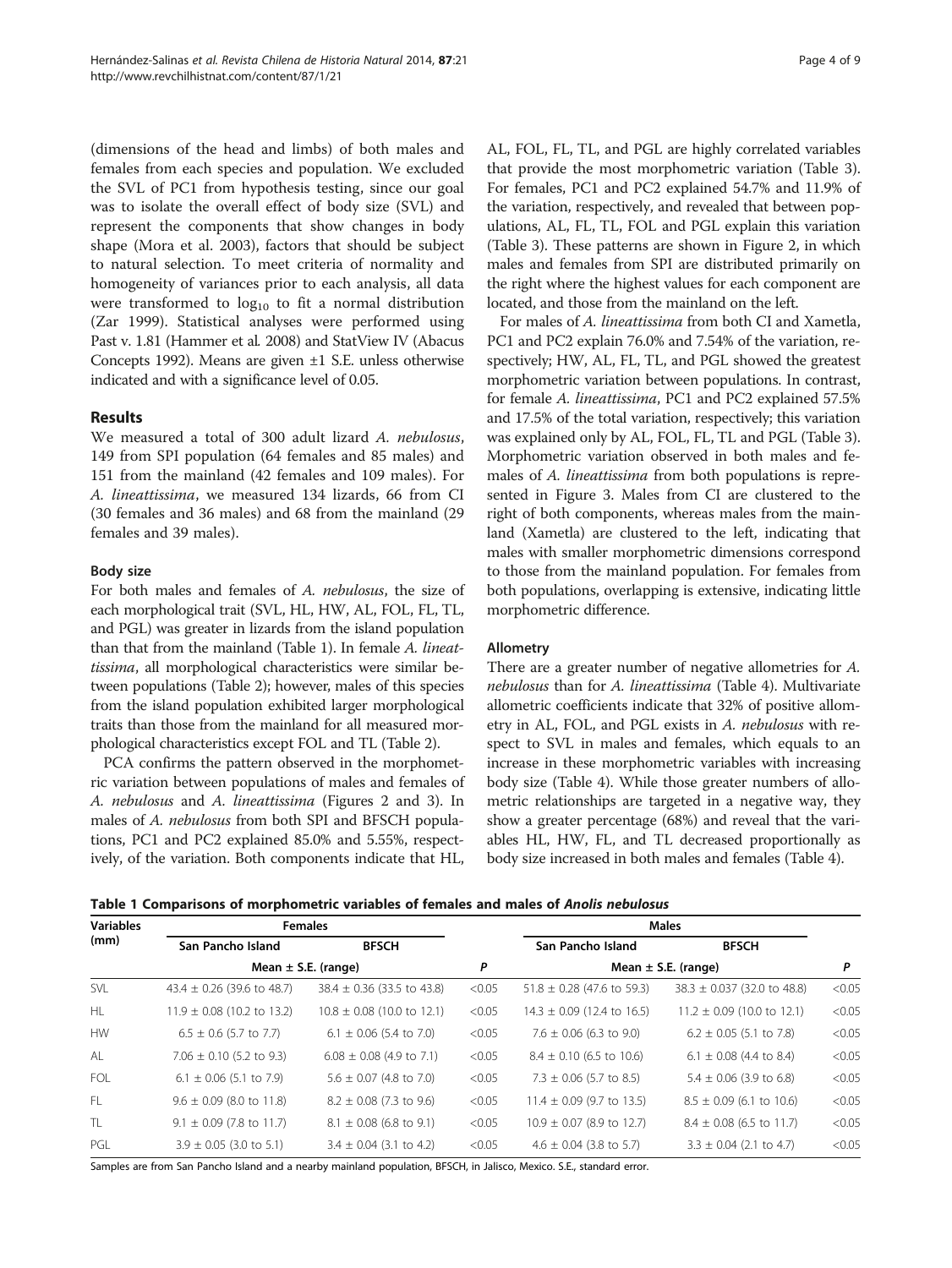| <b>Variables</b> | <b>Females</b>                 |                                |      |                                 | <b>Males</b>                    |        |
|------------------|--------------------------------|--------------------------------|------|---------------------------------|---------------------------------|--------|
| (mm)             | Cocinas Island                 | <b>Xametla</b>                 |      | Cocinas Island                  | Xametla                         |        |
|                  | Mean $\pm$ S.E. (range)        |                                | P    | Mean $\pm$ S.E. (range)         |                                 | P      |
| SVL              | 73.9 $\pm$ 0.68 (68.6 to 81.8) | 76.4 $\pm$ 1.34 (68.0 to 91.4) | 0.43 | $82.9 \pm 1.32$ (67.9 to 101.1) | 78.2 $\pm$ 1.80 (59.0 to 105.4) | < 0.05 |
| <b>HL</b>        | $17.5 \pm 0.17$ (15.9 to 19.6) | $17.4 \pm 0.28$ (15.2 to 20.4) | 0.4  | $20.2 \pm 0.36$ (16.5 to 24.8)  | $18.7 \pm 0.41$ (14.4 to 23.7)  | < 0.05 |
| <b>HW</b>        | $9.7 \pm 0.09$ (8.9 to 10.8)   | $9.9 \pm 0.18$ (8.7 to 12.4)   | 0.82 | $11.8 \pm 0.28$ (8.6 to 16.0)   | $10.9 \pm 0.32$ (7.9 to 17.3)   | < 0.05 |
| AL               | $8.7 \pm 0.18$ (6.5 to 10.9)   | $9.1 \pm 0.23$ (7.0 to 12.9)   | 0.32 | $10.4 \pm 0.22$ (7.4 to 13.3)   | $9.6 \pm 0.26$ (6.3 to 13.5)    | < 0.05 |
| FOL              | $8.2 \pm 0.15$ (5.9 to 10.3)   | $8.4 \pm 0.19$ (6.7 to 10.6)   | 0.8  | $9.6 \pm 0.19$ (7.0 to 11.7)    | $9.2 \pm 0.23$ (6.7 to 13.1)    | 0.18   |
| FL.              | $14.3 \pm 0.23$ (11.9 to 17.2) | $14.6 \pm 0.33$ (12.2 to 19.3) | 0.74 | $16.7 \pm 0.31$ (12.3 to 20.5)  | $15.5 \pm 0.43$ (9.4 to 22.1)   | < 0.05 |
| TL               | $13.8 \pm 0.23$ (11.7 to 17.5) | $13.6 \pm 0.33$ (10.6 to 18.8) | 0.37 | $15.9 \pm 0.30$ (12.1 to 19.1)  | $15.3 \pm 0.40$ (9.5 to 20.3)   | 0.33   |
| PGL              | $6.9 \pm 0.10$ (5.9 to 8.1)    | 7.1 $\pm$ 0.16 (4.9 to 11.2)   | 0.67 | $8.1 \pm 0.20$ (5.6 to 10.3)    | 7.4 $\pm$ 0.23 (4.9 to 11.2)    | < 0.05 |

<span id="page-4-0"></span>Table 2 Comparisons of morphometric variables of females and males of Aspidoscelis lineattissima

Samples from Cocinas Island and a nearby mainland population, Xametla, in Jalisco, Mexico. S.E., standard error.

In A. lineattissima, 39% of positive allometric relationships was observed (Table [4\)](#page-6-0). The AL and FOL showed positive allometry with respect to female body size from the island population (CI), whereas FOL, TL, and PGL exhibited positive allometry with respect to SVL in females from the mainland (Xametla). For males from CI, positive allometric relationships were found for HW, FOL, and PGL with respect to SVL, whereas for males from the mainland, positive allometric relationships were found for HW, FOL and PGL; AL and TL showed a marginally significant response (Table [4\)](#page-6-0). Overall, 61% of the allometric relationships in A. lineattissima in both sexes and populations were negative, revealing only one isometric relationship in males from the mainland, the relationship between FL and SVL (Table [4](#page-6-0)).

# Sexual dimorphism

Males of both A. nebulosus and A. lineattissima from insular environments were larger than females (Table [5](#page-6-0)). Males and females of A. nebulosus from the mainland were similar in all measured morphometric characteristics but less in HL, whereas in A. lineattissima from the mainland, males were larger than females in HL, HW, FOL and TL only (Table [5\)](#page-6-0).

# Discussion and conclusions

# Body size

Results of this study showed that both males and females of A. nebulosus from the island population (SPI) were larger in SVL and in other morphometric characteristics than those from the mainland population (BFSCH). A

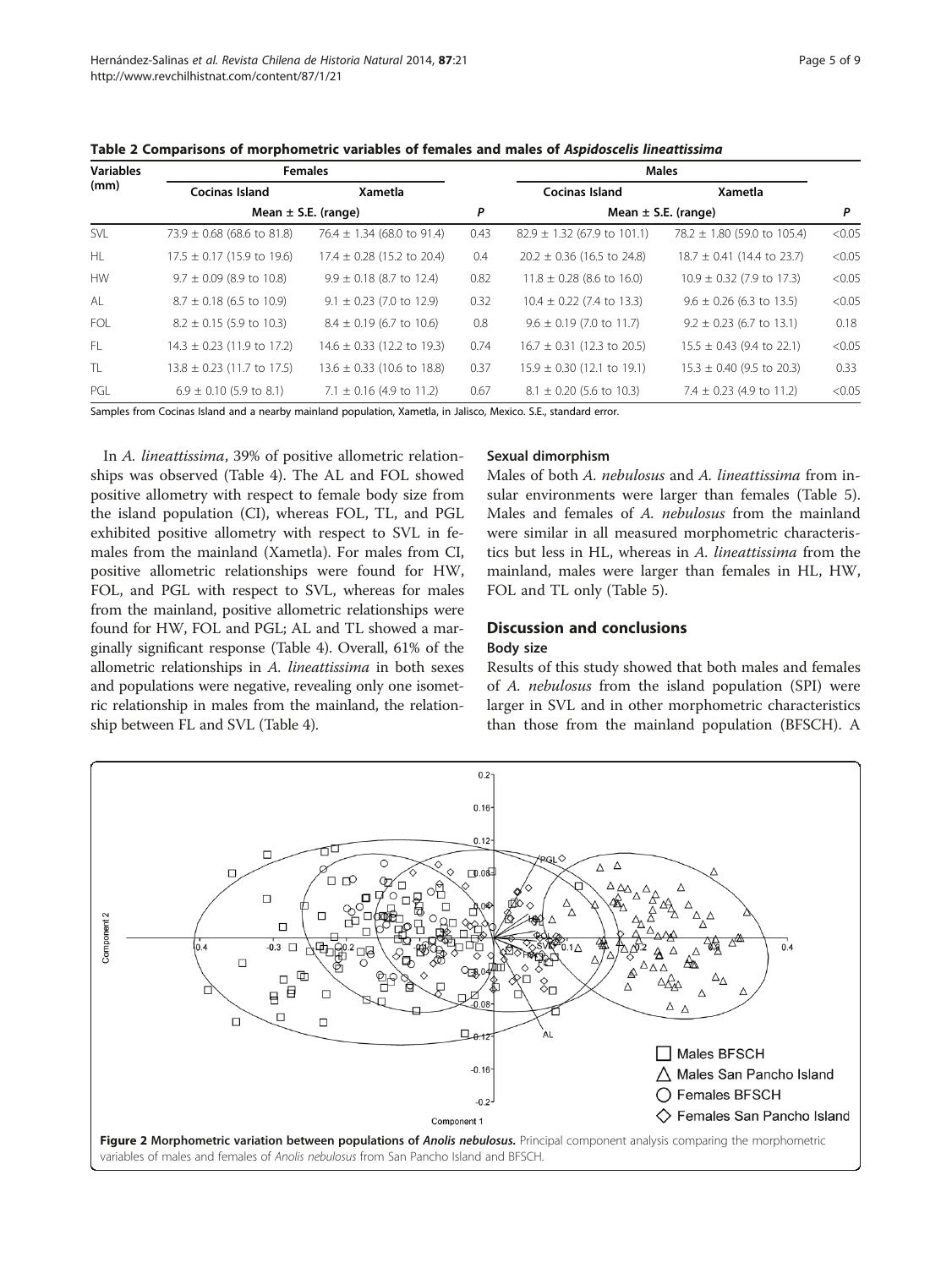<span id="page-5-0"></span>

#### Table 3 Loading scores for PC1 and PC2

|                         | Anolis nebulosus |                 |                 |                 |  |  |
|-------------------------|------------------|-----------------|-----------------|-----------------|--|--|
|                         |                  | <b>Males</b>    | <b>Females</b>  |                 |  |  |
| Variables (log)         | PC <sub>1</sub>  | PC <sub>2</sub> | PC <sub>1</sub> | PC <sub>2</sub> |  |  |
| НL                      | 0.314            | $-0.289$        | 0.266           | $-0.062$        |  |  |
| <b>HW</b>               | 0.261            | 0.037           | 0.254           | $-0.226$        |  |  |
| AL                      | 0.444            | 0.682           | 0.533           | $-0.612$        |  |  |
| FOL.                    | 0.402            | 0.070           | 0.264           | 0.482           |  |  |
| FL.                     | 0.397            | 0.176           | 0.438           | $-0.095$        |  |  |
| TI.                     | 0.355            | $-0.127$        | 0.350           | 0.253           |  |  |
| PGL                     | 0.435            | $-0.630$        | 0.441           | 0.512           |  |  |
| Variation explained (%) | 85.0             | 5.55            | 54.7            | 11.9            |  |  |

|                         |                 | Aspidoscelis lineattissima |                 |                 |  |
|-------------------------|-----------------|----------------------------|-----------------|-----------------|--|
|                         |                 | <b>Males</b>               | <b>Females</b>  |                 |  |
| Variables (log)         | PC <sub>1</sub> | PC <sub>2</sub>            | PC <sub>1</sub> | PC <sub>2</sub> |  |
| ΗL                      | 0.322           | $-0.197$                   | 0.259           | $-0.139$        |  |
| <b>HW</b>               | 0.430           | $-0.158$                   | 0.296           | $-0.084$        |  |
| AI                      | 0.340           | 0.692                      | 0.411           | 0.833           |  |
| <b>FOI</b>              | 0.334           | 0.120                      | 0.480           | $-0.283$        |  |
| FL.                     | 0.399           | 0.252                      | 0.376           | 0.149           |  |
| TL                      | 0.362           | 0.066                      | 0.427           | $-0.155$        |  |
| PGI                     | 0.438           | $-0.611$                   | 0.347           | $-0.389$        |  |
| Variation explained (%) | 76.0            | 7.54                       | 57.5            | 17.5            |  |

The variation for each morphometric variable for both males and females between island and mainland populations of Anolis nebulosus and Aspidoscelis lineattissima are shown.

similar pattern was found in males of A. lineattissima, but not in females, which exhibited similar morphological characteristics at both populations. The latter pattern in female A. lineattissima can be explained in that the female growth rate of A. lineattissima is similar at both CI and Xametla, and females reach sexual maturity at a similar body size (Table [2\)](#page-4-0); a similar pattern has been observed in other lizard species with a broad distribution (Losos et al. [2003\)](#page-8-0). Another explanation could be that the mortality rate in both populations of A. lineattissima is higher in females than in males and that females are responding to this pressure by growing quickly and reaching sexual maturity at a smaller SVL, a strategy observed in other vertebrate groups (Stearns and Koella [1986\)](#page-8-0).

On the other hand, larger body sizes in both males and females of A. nebulosus and in males of A. lineattissima from island populations as compared to mainland populations could be explained in that the insular populations have evolved to attain a large size as a function of the absence of mainland predators, an hypothesis that has been tested in other lizards from island and mainland habitats (Andrews [1979;](#page-8-0) Lister and García [1992](#page-8-0)). The absence from SPI of golden-orb weaver spiders (Nephila), known predators of A. nebulosus, as well as various avian and snake predators of A. lineattissima from CI (Ramírez-Bautista and Vitt [1997](#page-8-0); Ramírez-Bautista et al. [2000](#page-8-0)) could be a factor influencing the evolution of larger body sizes. By reducing the number of predators, lizards can eliminate time and energy costs associated with escape behavior and therefore direct a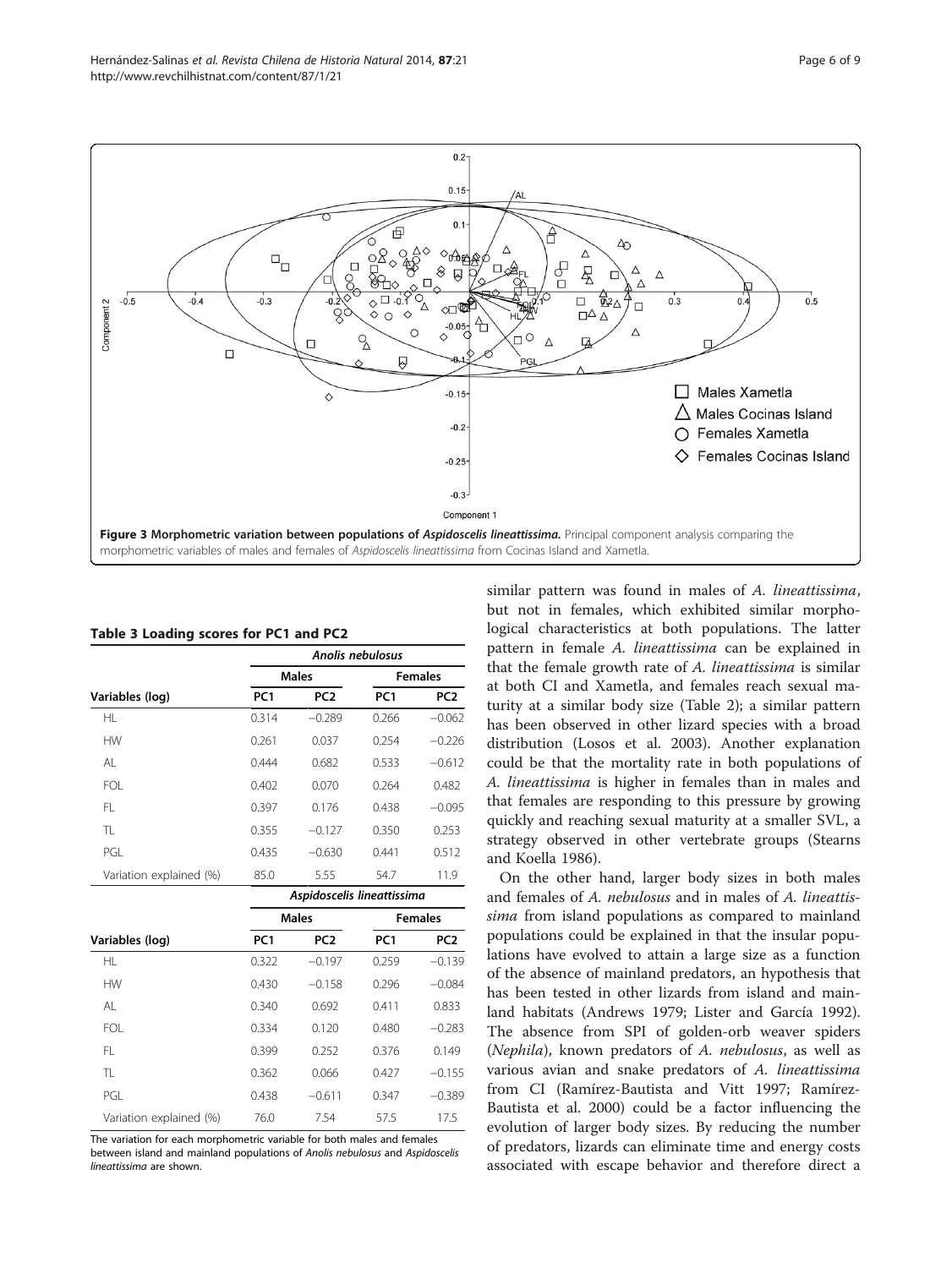<span id="page-6-0"></span>Table 4 Multivariate allometric coefficients obtained by PCA for different morphometric variables

|                |            |                | Anolis nebulosus  |                            |              |  |  |  |
|----------------|------------|----------------|-------------------|----------------------------|--------------|--|--|--|
|                |            |                | San Pancho Island |                            | <b>BFSCH</b> |  |  |  |
| Variables (mm) |            | <b>Females</b> | <b>Males</b>      | <b>Females</b>             | <b>Males</b> |  |  |  |
| SVI vs.        | НL         | 0.30           | 0.63              | 0.18                       | 0.52         |  |  |  |
|                | <b>HW</b>  | 0.70           | 0.67              | 0.02                       | 0.50         |  |  |  |
|                | AL         | 1.38           | 1.12              | 0.55                       | 0.96         |  |  |  |
|                | <b>FOL</b> | 0.90           | 1.12              | 2.01                       | 1.18         |  |  |  |
|                | FL         | 0.70           | 0.86              | 0.03                       | 0.75         |  |  |  |
|                | TL.        | 0.60           | 0.79              | 0.40                       | 0.72         |  |  |  |
|                | PGL        | 2.50           | 1.77              | 3.85                       | 2.19         |  |  |  |
|                |            |                |                   | Aspidoscelis lineattissima |              |  |  |  |
|                |            | Cocinas Island |                   |                            | Xametla      |  |  |  |
| Variables (mm) |            | <b>Females</b> | <b>Males</b>      | <b>Females</b>             | <b>Males</b> |  |  |  |
| SVI vs.        | HI.        | 0.33           | 0.73              | 0.65                       | 0.65         |  |  |  |
|                | <b>HW</b>  | 0.47           | 1.2               | 0.96                       | 1.09         |  |  |  |
|                | AL         | 2.07           | 0.86              | 0.81                       | 0.95         |  |  |  |
|                | FOL.       | 1.94           | 1.02              | 1.24                       | 1.06         |  |  |  |
|                |            |                |                   |                            |              |  |  |  |

PGL 0.50 1.6 1.39 1.4 Results were obtained with respect to SVL for males and females of Anolis nebulosus and Aspidoscelis lineattissima from both island and mainland populations. Coefficients = 1 indicates isometry, >1 indicates positive allometry, and <1 indicates negative allometry.

FL 0.84 0.88 0.86 1 TL 0.84 0.68 1.06 0.98

greater amount of energy toward growth (Tinkle and Ballinger [1972;](#page-8-0) Sinervo et al. [1991\)](#page-8-0). Another explanation could be that lizards with a large body size have a higher survival rate during periodic food shortages because they are able to store more energy as fat bodies (Michaud and Echternacht [1995](#page-8-0)). This idea is also related to the hypothesis that lizards of a large body size (by energy

Table 5 Mann-Whitney U tests of comparisons of sexual dimorphism among populations of each species

|                          | Anolis nebulosus  |                   | Aspidoscelis lineattissima |                          |  |
|--------------------------|-------------------|-------------------|----------------------------|--------------------------|--|
|                          | San Pancho Island | <b>BFSCH</b>      | Cocinas Island             | Xametla                  |  |
| <b>Variables</b><br>(mm) | Females-<br>males | Females-<br>males | <b>Females-</b><br>males   | <b>Females-</b><br>males |  |
|                          | P                 | P                 | Ρ                          | P                        |  |
| <b>SVI</b>               | < 0.05            | 0.49              | < 0.05                     | 0.5                      |  |
| HI.                      | < 0.05            | < 0.05            | < 0.05                     | < 0.05                   |  |
| <b>HW</b>                | < 0.05            | 0.19              | < 0.05                     | < 0.05                   |  |
| AL                       | < 0.05            | 0.92              | < 0.05                     | 0.22                     |  |
| FOL.                     | < 0.05            | 0.13              | < 0.05                     | < 0.05                   |  |
| FL.                      | < 0.05            | 0.15              | < 0.05                     | 0.09                     |  |
| TI.                      | < 0.05            | 0.07              | < 0.05                     | < 0.05                   |  |
| PGL                      | < 0.05            | 0.11              | < 0.05                     | 0.55                     |  |

storage) can better withstand catastrophic weather events such as hurricanes and storms over longer periods, events that are generally more intense on islands than on the mainland (Whittaker and Fernández-Palacios [2007\)](#page-8-0).

# Allometry

Allometric analysis of males and females of both populations of A. nebulosus and A. lineattissima revealed a positive or negative trend in growth of the morphometric characters with respect to body size. In lizards, both types of allometry are considered to be adaptive responses to the selective pressures of the environment, such as predation, diet, and microhabitat (Vitt and Congdon [1978;](#page-8-0) Meiri [2010](#page-8-0); Feldman and Meiri [2013](#page-8-0)).

In both populations of A. nebulosus, the allometric relationships of HL and HW, along with anatomical structures that provide agility, such as FL and TL, were negative, which could indicate that in both populations, individuals exhibit limited movement, primarily reduced to foraging, or escape from predators. This suggests that A. nebulosus is highly sedentary, a strategy that favors optimal energy expenditure, unlike in other groups such as whiptail lizards, which have large claws, sturdy limbs, and a long tail to escape in an agile way from their predators (Aguilar-Moreno et al. [2010](#page-8-0)). Studies of species in the genus Anolis have documented that microhabitat use and/ or perch types (e.g., shrubs, brush, trunk-ground, trunkrock, branches, and large rocks) are correlated with different ectomorphs that vary in body size, length of fingers, claws, and number of digital lamellae (Butler and Losos [2002\)](#page-8-0). It has also been proposed that selection of microhabitats by lizards is associated with different types of allometric growth of the locomotory morphometric structures; which could explain differences in A. nebulosus populations from the island and mainland (Vitt and Cooper [1985\)](#page-8-0).

On the other hand, in females of some species of Anolis, the relationships between SVL and PGL may have a stable (stable = positive) allometric pattern (Michaud and Echternacht [1995](#page-8-0); Butler and Losos [2002\)](#page-8-0); for example, in A. nebulosus, this morphometric characteristic (PGL) revealed a high allometric growth rate in relation to body size. In some species of *Anolis*, the pelvic girdle is positively correlated with egg size or volume and with the quantity and quality of food resources in the environment (Michaud and Echternacht [1995\)](#page-8-0). For example, in A. carolinensis, there is a positive allometric relationship between SVL and aperture of the pelvic girdle; in other words, at greater SVL, there is a greater amplitude of the pelvic girdle. In the northernmost populations, the environment is subject to relatively low temperatures for extended periods of time; such populations have relatively large SVL, perhaps to allow for more storage of energy as fat bodies to help survive harsh winters (see Michaud and Echternacht [1995](#page-8-0)).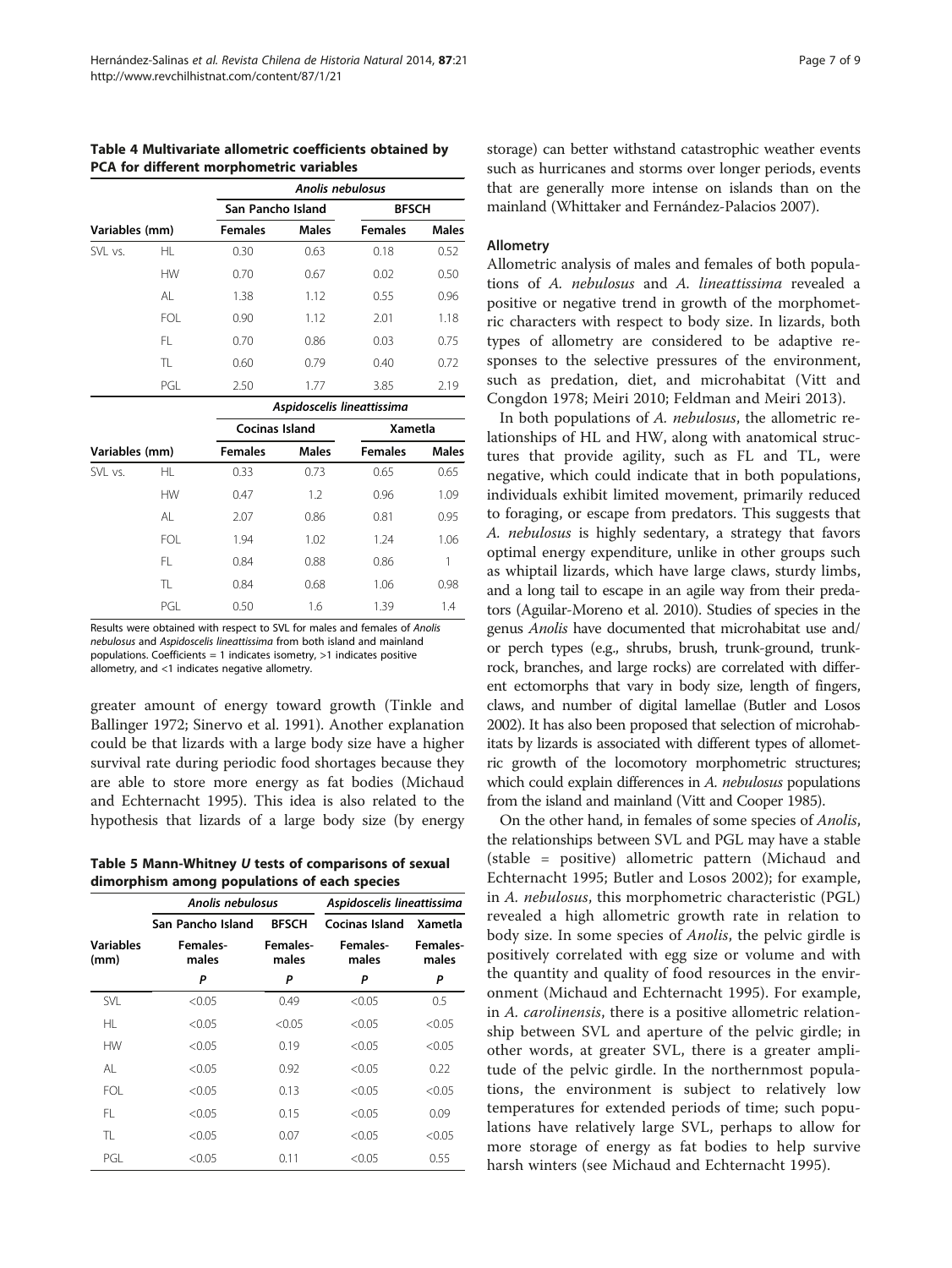In A. lineattissima, most coefficients of allometry were positive for HW, FOL, AL, and TL, which could indicate that the anterior and posterior limbs are physiologically and/or ecologically more functional than those of A. nebulosus, enabling greater speed to escape successfully from predators and also to better explore the litter layer and ground during foraging, a behavior that has been observed in most whiptail lizards (Aguilar-Moreno et al. [2010](#page-8-0); Mata-Silva et al. [2013](#page-8-0)). On the other hand, a positive allometric relationship in HW with respect to SVL in males from both populations could be related to sexual dimorphism (Aguilar-Moreno et al. [2010](#page-8-0)). Males exhibited larger heads and jaws than females, which could be explained by male-male combat and/or divergence in prey selection (e.g., males and females may specialize on prey of different sizes).

# Sexual dimorphism

According to Andrews ([1979](#page-8-0)), sexual dimorphism in lizard species inhabiting islands is more common and conspicuous than in lizard species from mainland habitats. This asymmetry has been called 'ecological relaxation' and has been associated with the decreased interspecific competition and low intensity of predation characteristic of islands (Stone et al. [2003\)](#page-8-0). Ecological relaxation has been observed in some lizard species of the genus Anolis and Microlophus inhabiting in some islands of the Greater Antilles and the Galapagos; in these species, males are larger than females (Butler and Losos [2002](#page-8-0); Stone et al. [2003\)](#page-8-0). In this study, we found that males of A. nebulosus and A. lineattissima, from SPI and CI, respectively, were larger than conspecific females in all morphometric variables measured (Table [5](#page-6-0)). In contrast, males of A. lineattissima from the mainland were larger than females only in HL, HW, FOL, and TL. We observed sexual dimorphism just in HL for A. nebulosus from the mainland.

Sexual dimorphism of species from the island and mainland could be explained under the assumption that if resources (e.g., space and food) are limited and male populations are locally dense, then there may be intrasexual competition; lizards of large body sizes are better competitors for these resources. The hypothesis of niche divergence (Schoener [1967](#page-8-0); Hierlihy et al. [2013\)](#page-8-0) suggests that a degree of overlap in diet between males and females results in a strong competition for food; thus, a divergence in eating habits may be indicative of sexual dimorphism (Ramírez-Bautista and Pavón [2009;](#page-8-0) Aguilar-Moreno et al. [2010](#page-8-0); Hierlihy et al. [2013\)](#page-8-0). In addition, if the sex ratio is skewed toward males, then agonistic interactions between males for access to females during reproductive season should be intense; thus, sexual dimorphism would be explained by sexual selection (Hierlihy et al. [2013\)](#page-8-0). Consequently, a large body size and head are

morphometric attributes that could generate higher fitness in males, a pattern observed in gonochoristic Aspidoscelis species and in most species of Anolis from island and mainland populations (Anderson and Vitt [1990;](#page-8-0) Losos et al. [2003;](#page-8-0) Aguilar-Moreno et al. [2010](#page-8-0)). Finally, if body size at sexual maturity is larger in males than in females, then males should have a higher growth rate and are faster to defend territory and reproduce successfully, which would explain why males of A. nebulosus and A. lineattissima from islands are larger and have higher growth rates than males and females from mainland populations (Andrews [1976\)](#page-8-0).

The absence of sexual dimorphism in A. nebulosus from mainland populations could be due to food resources are sufficiently abundant in the environment that competition is limited. This pattern has been observed in other species of Anolis from the Greater Antilles (Losos et al. [2003\)](#page-8-0) and in species of the genus Sceloporus (from Central Mexico; Ramírez-Bautista and Pavón [2009](#page-8-0); Ramírez-Bautista et al. [2013](#page-8-0)).

In general, lizards from insular environments are larger than lizards from conspecific mainland populations. However, we still need to evaluate the role of other factors in generating differences between island and mainland populations, such as distance between islands and mainland populations, variation in reproductive characteristics, and differences in feeding habits among populations.

#### Competing interests

The authors declare that they have no competing interests.

#### Authors' contributions

UHS designed the major part of the methodology, collected and analyzed data, and wrote the first draft of the manuscript. ARB designed part of the methods and helped with data analysis and also wrote part of the manuscript, checking the final version. NPP and LFRP helped in most of the statistical analysis and read the final version. All authors read and approved the final manuscript.

#### Acknowledgements

This study is part of the Ph.D. research by the senior author (UHS), in the program of Doctorate in Biodiversity and Conservation at the Universidad Autónoma del Estado de Hidalgo, Mexico. We thank CONACyT for the scholarship granted to the first author (UHS, #233168), and C Berriozabal Islas, D Juárez-Escamilla, LM Badillo, A Lozano, and D Lara-Tufiño for their logistical assistance. B Stephenson read and improved the manuscript. We also thank three anonymous reviewers who improved the manuscript. We also thank the authorities of the Biological Field Station Chamela (BFSCH) from the Universidad Nacional Autónoma de México (UNAM) for making facilities available during the fieldwork of the study. SEMARNAT provided the scientific permit (No. SGPADGVS/04989/11) to carry out this investigation, and finally, projects FB1580/JM001/12 CONABIO and FOMIX-CONACyT-191908 Biodiversidad del Estado de Hidalgo-3a stage supported in part the fieldwork.

#### Author details

<sup>1</sup> Present address: Instituto Politécnico Nacional, CIIDIR Unidad Durango, Sigma 119, Fraccionamiento 20 de Noviembre II, Durango, Durango 34220, México. <sup>2</sup>Centro de Investigaciones Biológicas, Universidad Autónoma del Estado de Hidalgo, México, A.P. 1-69 Plaza Juárez, C. P. 42001, Pachuca, Hidalgo, México.

Received: 3 June 2014 Accepted: 22 October 2014 Published online: 12 November 2014